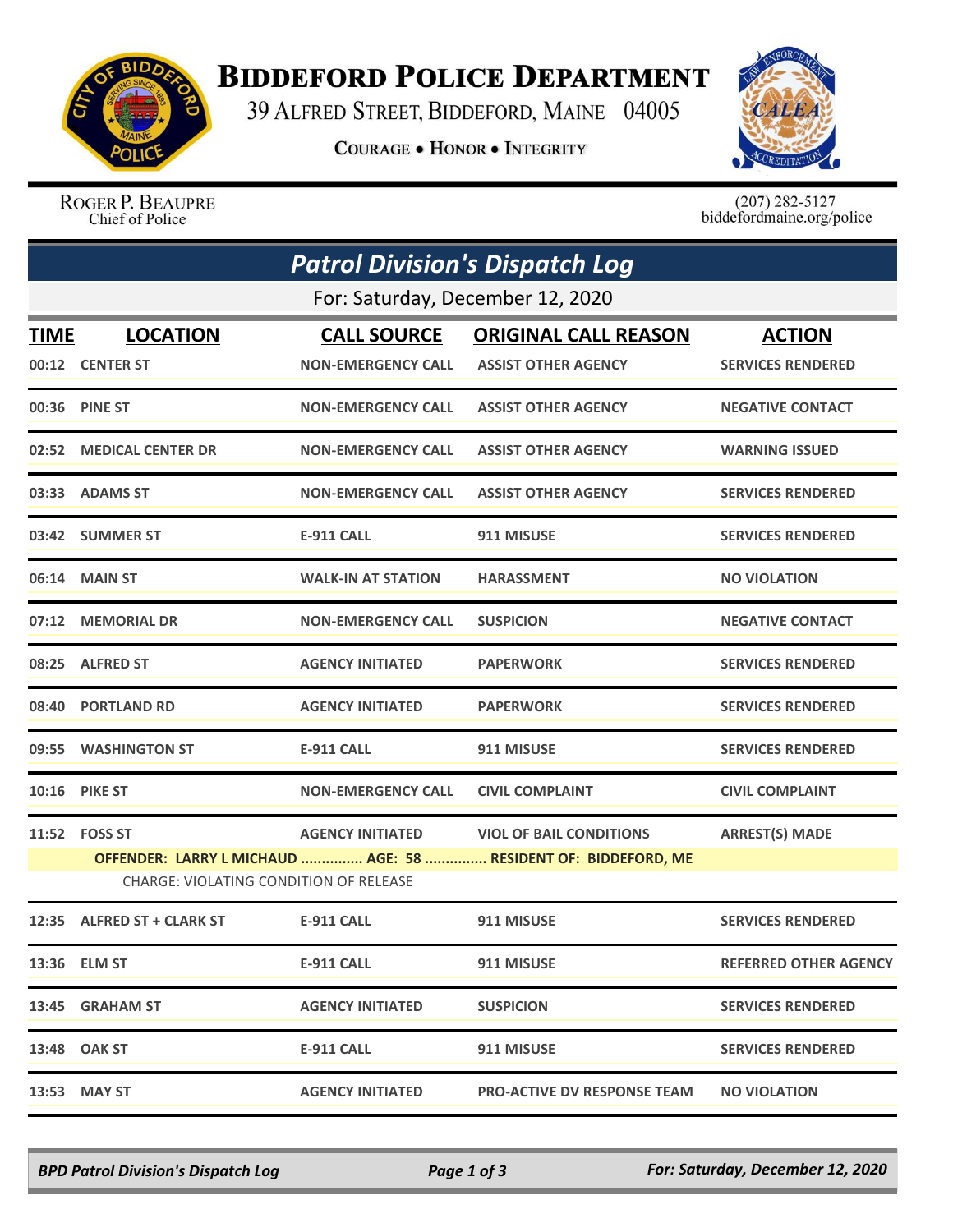| <b>TIME</b> | <b>LOCATION</b>            | <b>CALL SOURCE</b>        | <b>ORIGINAL CALL REASON</b>                                    | <b>ACTION</b>             |
|-------------|----------------------------|---------------------------|----------------------------------------------------------------|---------------------------|
|             | 14:35 MARINER WAY          | <b>E-911 CALL</b>         | 911 MISUSE                                                     | <b>DISPATCH HANDLED</b>   |
|             | 14:38 MARINER WAY          | <b>E-911 CALL</b>         | <b>ASSIST CITIZEN</b>                                          | <b>NO ACTION REQUIRED</b> |
|             | 14:51 ALFRED ST            | <b>NON-EMERGENCY CALL</b> | <b>SHOPLIFTING</b>                                             | <b>SERVICES RENDERED</b>  |
|             | 15:16 MARINER WAY          | <b>E-911 CALL</b>         | 911 MISUSE                                                     | <b>NEGATIVE CONTACT</b>   |
|             | 15:32 POOL ST + NEWTOWN RD | <b>AGENCY INITIATED</b>   | <b>TRAFFIC OFFENSES</b>                                        | <b>WARNING ISSUED</b>     |
|             | 15:46 POOL ST              | <b>AGENCY INITIATED</b>   | <b>TRAFFIC OFFENSES</b>                                        | <b>WARNING ISSUED</b>     |
|             | 15:58 PEARL ST             | <b>E-911 CALL</b>         | 911 MISUSE                                                     | <b>DISPATCH HANDLED</b>   |
|             | 16:11 ALFRED ST            | <b>AGENCY INITIATED</b>   | <b>SUSPICION</b>                                               | <b>SERVICES RENDERED</b>  |
| 16:17       | <b>GRAHAM ST</b>           | <b>AGENCY INITIATED</b>   | <b>SUSPICION</b>                                               | <b>SERVICES RENDERED</b>  |
| 16:28       | <b>CRESCENT ST</b>         | <b>NON-EMERGENCY CALL</b> | <b>ASSAULT</b>                                                 | <b>SUMMONS ISSUED</b>     |
|             | <b>CHARGE: ASSAULT</b>     |                           | OFFENDER: JOSHUA M TAYLOR  AGE: 24  RESIDENT OF: BIDDEFORD, ME |                           |
|             | 16:43 BACON ST + ALFRED ST | <b>AGENCY INITIATED</b>   | <b>TRAFFIC OFFENSES</b>                                        | <b>REPORT TAKEN</b>       |
|             | 16:52 MARBLEHEAD LN        | <b>AGENCY INITIATED</b>   | <b>FRAUD / SCAM</b>                                            | <b>SERVICES RENDERED</b>  |
|             | 17:13 ALFRED ST            | <b>AGENCY INITIATED</b>   | <b>TRAFFIC OFFENSES</b>                                        | <b>WARNING ISSUED</b>     |
|             | 18:43 GRANITE ST           | <b>E-911 CALL</b>         | <b>DISTURBANCE / NOISE</b>                                     | <b>UNFOUNDED</b>          |
|             | 18:53 SOUTH ST             | <b>AGENCY INITIATED</b>   | <b>FRAUD / SCAM</b>                                            | <b>REPORT TAKEN</b>       |
|             | 19:16 FRANKLIN ST          | <b>AGENCY INITIATED</b>   | <b>PARKING COMPLAINT</b>                                       | <b>SERVICES RENDERED</b>  |
|             | 20:45 ST MARTINS LN        | <b>NON-EMERGENCY CALL</b> | <b>SUSPICION</b>                                               | <b>SERVICES RENDERED</b>  |
|             | 20:57 MARINER WAY          | <b>WALK-IN AT STATION</b> | <b>ARTICLES LOST/FOUND</b>                                     | <b>REPORT TAKEN</b>       |
|             | 20:57 HIGH ST              | E-911 CALL                | <b>CRIM THREAT / TERRORIZING</b>                               | <b>REPORT TAKEN</b>       |
|             | <b>21:30 MAIN ST</b>       | <b>NON-EMERGENCY CALL</b> | <b>DISTURBANCE / NOISE</b>                                     | <b>SERVICES RENDERED</b>  |
|             | 21:30 ALFRED ST            | <b>NON-EMERGENCY CALL</b> | <b>DISTURBANCE / NOISE</b>                                     | <b>SERVICES RENDERED</b>  |
|             | 21:52 MAIN ST              | <b>NON-EMERGENCY CALL</b> | <b>THEFT</b>                                                   | <b>REPORT TAKEN</b>       |
|             | 22:04 ALFRED ST            | <b>NON-EMERGENCY CALL</b> | <b>TRESPASSING</b>                                             | <b>SERVICES RENDERED</b>  |
|             | 22:39 ALFRED ST            | <b>NON-EMERGENCY CALL</b> | <b>COURT ORDERED CHECK IN</b>                                  | <b>SERVICES RENDERED</b>  |
|             |                            |                           |                                                                |                           |

*BPD Patrol Division's Dispatch Log Page 2 of 3 For: Saturday, December 12, 2020*